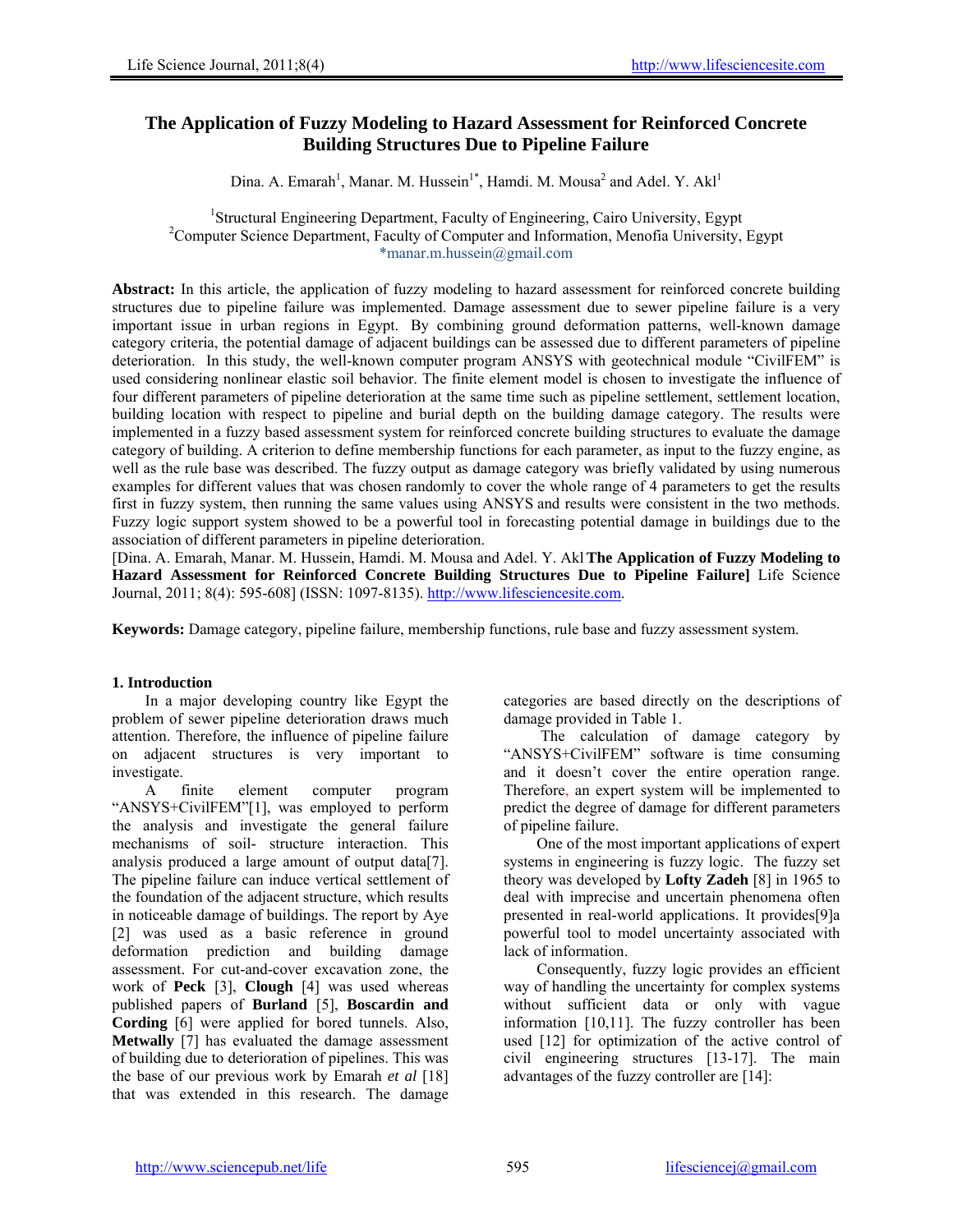- It is one of the few mathematical model free approaches to system identification and control which makes the system easier to design than developing an accurate mathematical model of the structural system needed for control system design. This can be done by using human experience and expertise to implement the fuzzy controller.
- The fuzzy controller can be adaptive by modifying its rules or membership functions and employing learning techniques.

 In this study, a fuzzy rule-based decision support system is developed to determine the damage category of a building for a wide range of different parameters, depending on differential settlement underneath the building crack width and number of cracks obtained from ANSYS model. This was accomplished for two different parameters [18] and will be extended in this study for four parameters.

| Risk<br>Category | Degree of<br>Damage | Description of Typical Damage                                                                                                                                     | Approximate Crack<br>Width (mm)                     |
|------------------|---------------------|-------------------------------------------------------------------------------------------------------------------------------------------------------------------|-----------------------------------------------------|
| $\theta$         | Negligible          | Hairline cracks                                                                                                                                                   | Null                                                |
|                  | Very Slight         | Fine cracks easily treated during normal decoration                                                                                                               | $0.1$ to 1                                          |
| $\overline{2}$   | Slight              | Cracks easily filled. Several slight fractures inside<br>building. Exterior cracks visible                                                                        | $1$ to 5                                            |
| 3                | Moderate            | Cracks may require cutting out and patching. Door and<br>windows sticking                                                                                         | 5 to 15 or a number of<br>cracks $>$ 3              |
| 4                | Severe              | Extensive repair involving removal and replacement of<br>walls, especially over doors and windows. Windows and<br>door frames distorted. Floor slopes noticeably. | 15 to 25 but also<br>depends on number of<br>cracks |
| 5                | Very Severe         | Major repair required involving partial or complete<br>reconstruction. Danger of instability.                                                                     | $>$ 25 but depends on<br>number of cracks           |

| <b>Table 1</b> Building damage classification after Burland [5] and Boscarding and Cording [6]. |  |  |  |  |
|-------------------------------------------------------------------------------------------------|--|--|--|--|
|                                                                                                 |  |  |  |  |
|                                                                                                 |  |  |  |  |
|                                                                                                 |  |  |  |  |

# **2. Fuzzy inference systems**

Fuzzy logic [9] is a kind of multi-valued logic utilizing fuzzy sets to perform approximate reasoning. Additionally, a fuzzy rule-based system is a methodology for the interpretation of natural language, which is essential for linguistic expressions. Fuzzy rules and fuzzy reasoning are the fundamentals of fuzzy inference processes that are utilized to derive meaningful conclusions from ambiguous information [11].

In this context, Fuzzy Inference Systems (FIS), also known as fuzzy rule-based systems, are wellknown tools for the simulation of nonlinear behaviors with the help of fuzzy logic and linguistic fuzzy rules. There are currently several popular inference techniques developed for fuzzy systems, such as **Mamdani and Assilian** [19], and **Takagi and Sugeno** [20]. Mamdani FIS was selected to be used in this study. In the Mamdani FIS, inputs and outputs are represented by fuzzy relational equations in a canonical rule based form. These linguistic IF-THEN rules are associated with logical connectives, namely AND, OR, ELSE.

Another important point that should be explained about fuzzy rule-based systems is how the aggregation of fuzzy rules is performed. It is necessary to obtain an overall conclusion through a consideration of results from each rule. The combination of entire outcomes in a rule-base is referred as the aggregation of fuzzy rules. Similar to the association of fuzzy variables, there are two cases used in the aggregation process, namely conjunctive and disjunctive systems of rules [10-11]. A graphical representation of a Mamdani inference system with two rules and two crisp inputs is shown in Figure 1.But it is necessary to obtain a single value instead of a region to reach a decision; therefore, the solution should be defuzzified to get a crisp outcome. The centroid defuzzification method was chosen in this research.

# **3. Description of basic model**

Figures 2 and 3 depict the full three-dimensional geometry model which was used to quantify the interaction between sewer pipeline and the reinforced concrete building with masonry in-fill walls in the coupled analysis. The assumed values in this parametric study are deduced from the practical observations of the deteriorated sewer pipes within the Greater Cairo sewer network<sup>[7]</sup>. The pipeline comprises 20 pipe segments, where the connections between them are contact element. The type of contact element of pipes connection was taken as "no separation contact element". In this "no separation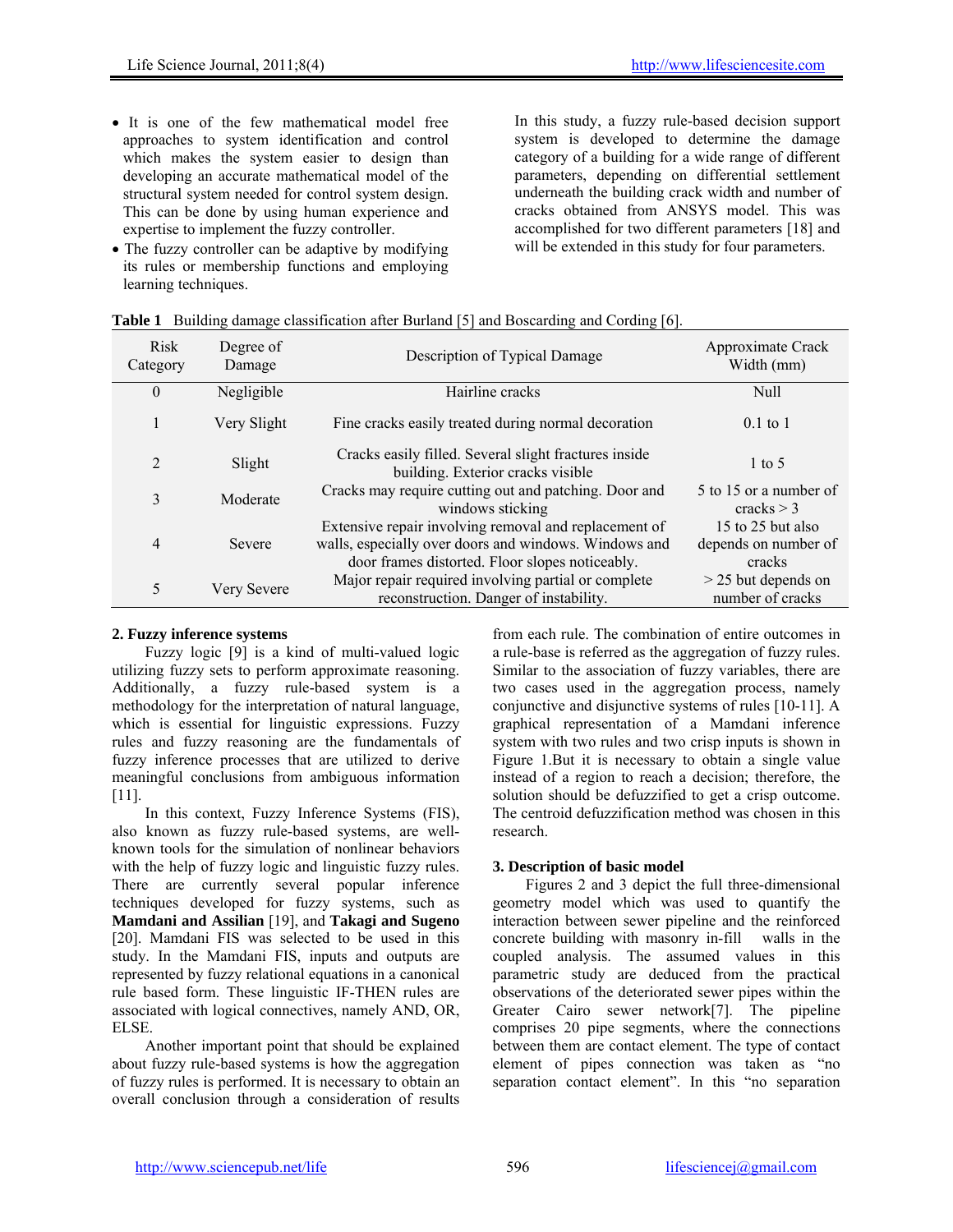contact" element, the two contact surfaces "target and contact surfaces" are tied, although sliding is permitted. The pipeline is encased in a homogeneous, continuous, and isotropic soil mass. In addition, frictional slip is allowed between pipe and soil. The used data are shown in Table 2. The column's spacing of building in the two directions  $s = 5.0$  m, and height of each level h = 3.0 m. The properties of structural materials taken for deformation and failure prediction calculations are shown in Table 3. The contact element between the foundation of the building and the soil was taken rough element. In this element (rough contact), the two contact surfaces (target and contact surfaces) are not slipping, although separation is permitted.



**Figure 1** Graphical illustration of Mamdani inference methodology (2 rules and 2 inputs) [9].



#### **SECTION ELEVATION**



**Figure 2** Geometric model.[18]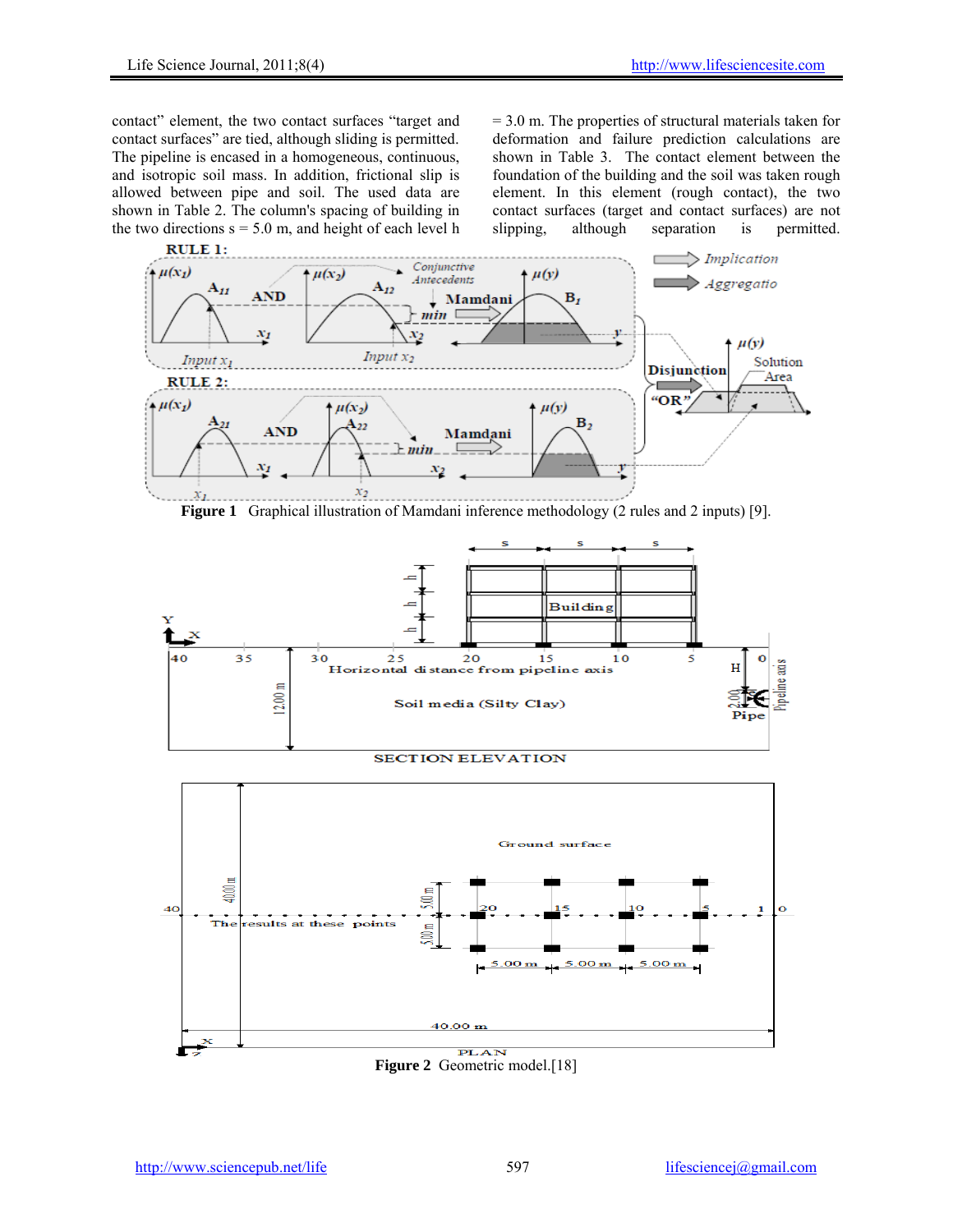

**Figure 3** FEM model.[18]

| <b>Table 2</b> Soil and pipeline properties [7]. |  |  |
|--------------------------------------------------|--|--|
|--------------------------------------------------|--|--|

| Soil properties                    |                  | Pipeline properties                     |                   |  |  |
|------------------------------------|------------------|-----------------------------------------|-------------------|--|--|
| Soil elastic modulus $E_s$         | $2000 t/m^2$     | Pipe diameter D (interior)              | 2.00 <sub>m</sub> |  |  |
| Soil Poisson's ratio v             | 0.35             | Wall thickness of concrete e            | $0.20 \text{ m}$  |  |  |
| Soil cohesion C                    | 2.00 $t/m^2$     | Pipe length Lp                          | 2.00 <sub>m</sub> |  |  |
| Angle of internal friction $\phi$  | $30^\circ$       | Number of pipes in pipeline             | 20 pipes          |  |  |
| Density of soil over pipe $\gamma$ | 1.85 t/ $m^3$    | Concrete elastic modulus E <sub>c</sub> | 3.5E6 $t/m^2$     |  |  |
| Soil height above crown $H_t$      | 5.0 <sub>m</sub> | Concrete Poisson's ratio $v_c$          | 0.20              |  |  |
| $\mu$ (Between soil & pipes)       | 0.32             | $\mu$ (Between pipes segments)          | 0.60              |  |  |

# **Table 3** Structural material data [7].

| <br>50.48           |                              |                   |
|---------------------|------------------------------|-------------------|
| Properties          | Notation & Unit              | Building elements |
| Density             | $\gamma$ (t/m <sup>3</sup> ) | 2.5               |
| Compressive stress* | $f_c$ (kg/cm <sup>2</sup> )  | 90                |
| Tensile stress*     | ft (kg/cm <sup>2</sup> )     | 10.8              |
| Shear stress*       | q $(kg/cm^2)$                | 19                |
| Young's modulus     | $E(t/m^2)$                   | 2.1E06            |
| Poisson's ratio     | N                            | 0.20              |
| compressive strain* | $\varepsilon_c$              | 0.003             |
| tensile strain*     | $\varepsilon_{t}$            | 0.003             |
| Shear strain*       | $\varepsilon_{\rm s}$        | 0.003             |

\*Allowable stress or strain

# **4. Inputs of fuzzy logic**

The damaging impact of pipeline settlement on building performance has been shown to be a major problem for urban areas due to high reconstruction and maintenance costs. The assumptions of parametric study of this part are deduced from the practical observations of the deteriorated sewer pipes within the Greater Cairo sewer network [7].

# **4.1 Effect of pipeline settlement on building**

The influence of settlement in the pipelines is explained by considering three values of vertical settlement in the middle six pipe segments;  $1\%$  D, 3% D, and 5% D, where D is the pipe diameter as shown in Fig. 4. Figure 5 shows the relation between

the vertical settlement of building and the pipeline settlement. It is apparent that increasing the vertical settlement of pipeline leads to the increase of the deformations of the adjacent building.

Table 4 illustrates the results for evaluating the potential damage category for building due to different values of pipeline settlement. The results presented in this table show the values of differential settlement, tilting angle  $\alpha$  for the base of building and illustrate the influence of pipeline settlement on the value of crack width. We can find out that, the maximum building deformation and damage at the maximum pipeline settlement. It is clear that the value of pipeline settlement plays an important role in building deformation and damage.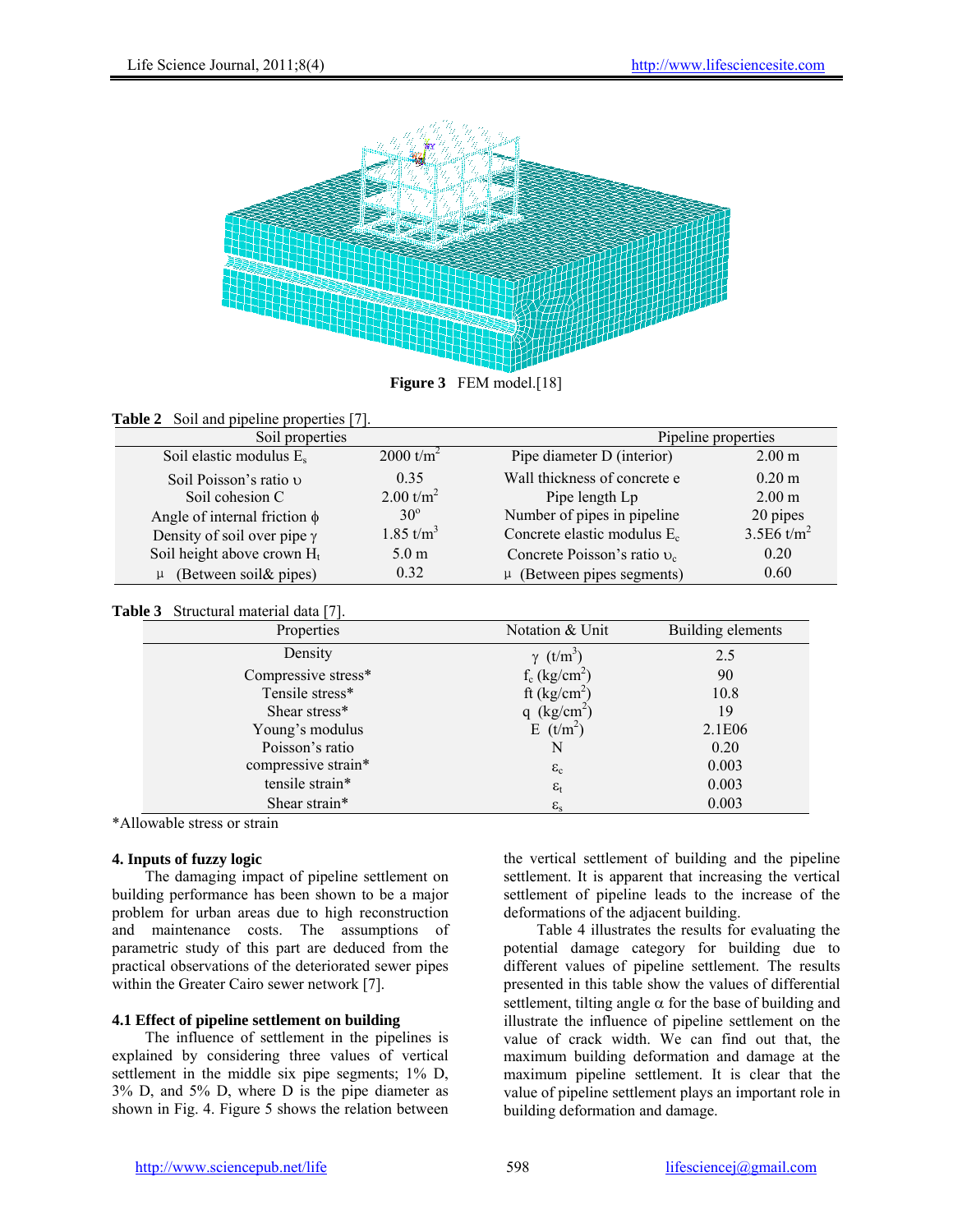

(b) Elevation **Figure 4** Location of pipeline settlement.[18]





| <b>Table 4</b> Evaluation of potential damage in building due to pipeline settlement.[18] |  |  |
|-------------------------------------------------------------------------------------------|--|--|
|-------------------------------------------------------------------------------------------|--|--|

| Properties                                          | $1\%$ D     | $3\%$ D | $5\%$ D  |
|-----------------------------------------------------|-------------|---------|----------|
| Differential Sett. $( \Delta S)$ mm                 | 2.94        | 893     | 14.04    |
| Angle of Tilt $(\alpha)$ rad.                       | 0.00020     | 0.00060 | 0.00094  |
| Cumulative Maximum Tensile Crack Width $(C_t)$ mm   | 0.88        | 2.80    | 4.79     |
| Cumulative Maximum Principal Crack Width $(C_p)$ mm | 0.81        | 2.50    | 4.06     |
| Damage Category                                     | Very Slight | Slight  | Moderate |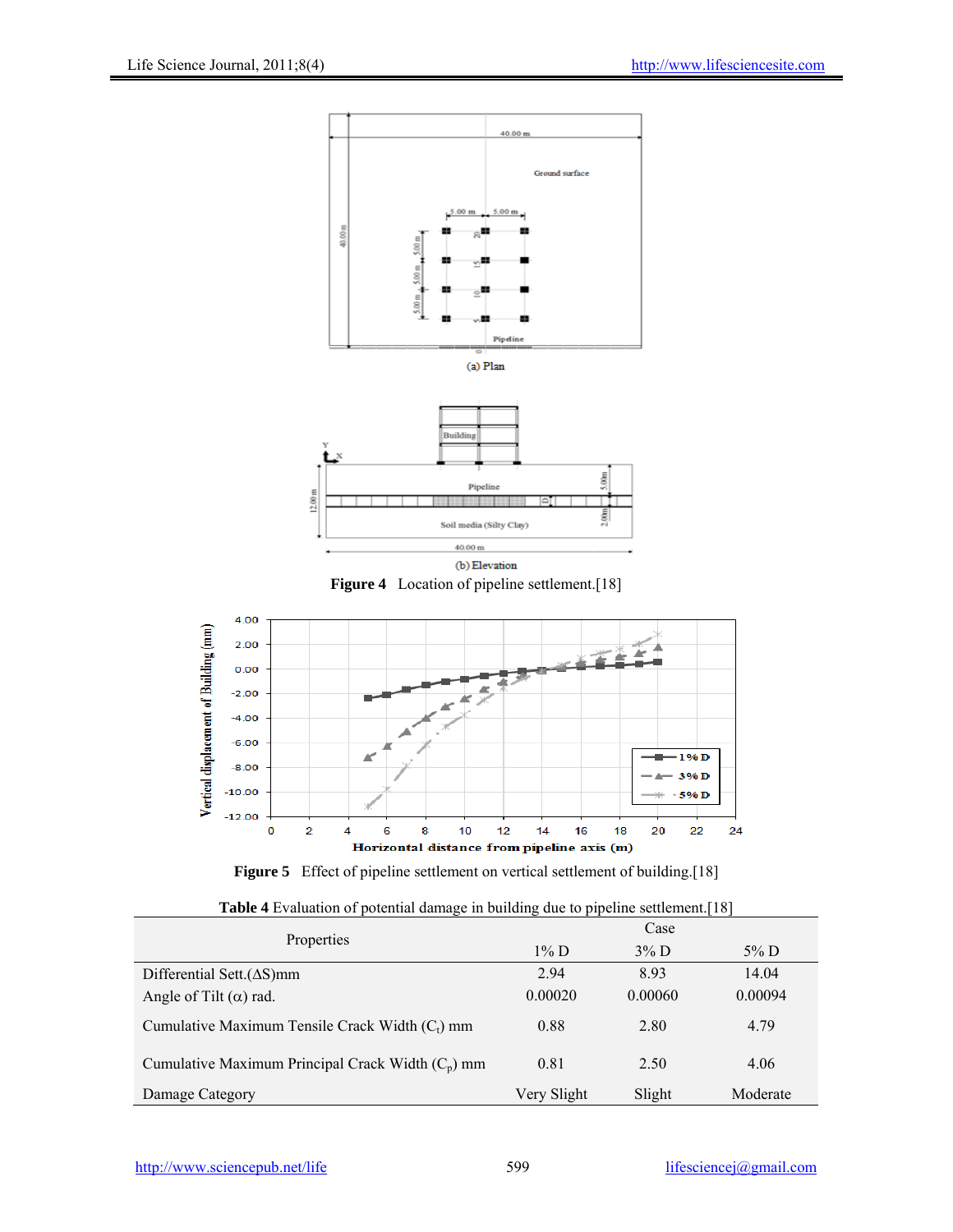### **4.2 Effect of settlement location on building**

The influence of settlement location relative to the building in the pipelines is explained by considering three different horizontal locations of settlements as shown in Fig. 6. At case 1, the centerline of six pipe segments at the centerline of building  $(X = 0.00m)$ . At case 2, the start of six pipe segments at X=6.00m from centerline of building. At case 3, the start of six pipe segments at  $X=12.00$ m from centerline of building. The pipeline settlement value was taken 5% D where D is pipe diameter.

 The influence of the settlement location on the vertical settlement of building is shown in Fig. 7. As seen, the vertical settlement of building decreases

with increasing the distance to the location of pipeline settlement.

Table 5 illustrates the results for evaluating the potential damage category for building due to the location of settlement in the pipeline. The results presented in this table show the values of differential settlement, tilting angle  $\alpha$  for the base of building, and illustrate the influence of pipeline settlement location on the value of crack width. We can find out that, the maximum results of building deformation and damage are for the nearest location of pipeline settlement (X=0.00m).



**Figure 6** Location of vertical settlement of pipeline.



**Figure 7** Effect of pipeline settlement location on vertical settlement of building.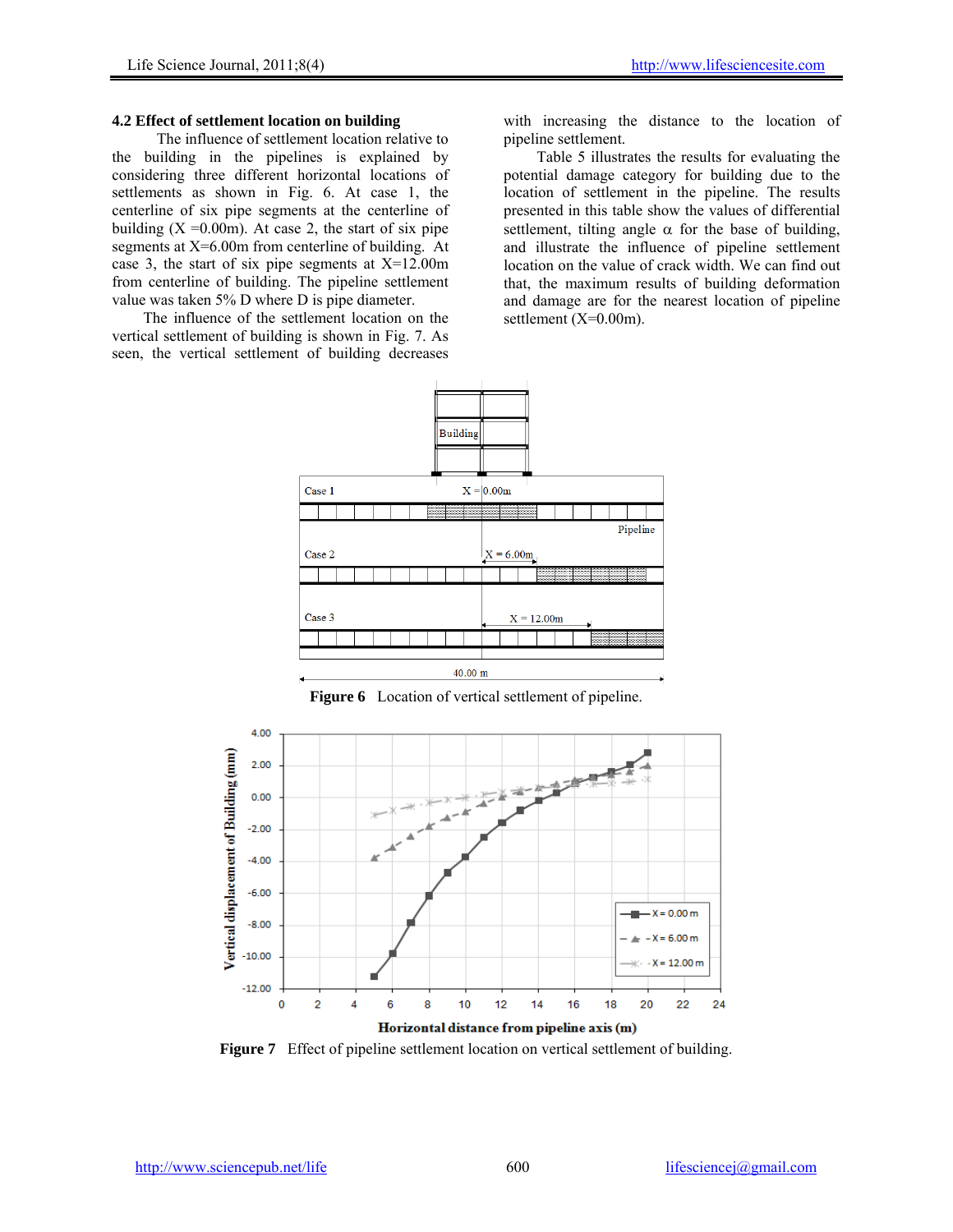|                                                     | Case         |              |               |  |  |  |
|-----------------------------------------------------|--------------|--------------|---------------|--|--|--|
| Properties                                          | $X = 0.00$ m | $X = 6.00$ m | $X = 12.00$ m |  |  |  |
| Differential Sett. $(\Delta S)$ mm                  | 14.04        | 5.79         | 2.23          |  |  |  |
| Angle of Tilt $(\alpha)$ rad.                       | 0.00094      | 0.00039      | 0.00015       |  |  |  |
| Cumulative Maximum Tensile Crack Width $(C_t)$ mm   | 4.79         | 1.39         | 0.56          |  |  |  |
| Cumulative Maximum principal Crack Width $(C_n)$ mm | 4.06         | 1 37         | 0.52          |  |  |  |
| Damage Category                                     | Moderate     | Slight       | Very Slight   |  |  |  |

**Table 5** Evaluation of potential damage in building due to the location of pipeline settlement.

# **4.3 Effect of burial depth on building**

The influence of burial depth is demonstrated by considering three heights of soil above the crown of the pipe; 3, 5, and 7 m. Tables 2 and 3 give the properties of silty clay soil, pipe, and building respectively. The settlement value was fixed as 5% D (D is pipe diameter) in the middle 6 pipe segments. Figure 8 illustrates the influence of burial depth and pipeline settlement on the vertical settlement of building. We can notice that increasing the height of soil above the pipe decreases the building deformations.

 Table 6 illustrates the results for evaluating the potential damage category for building due to settlement in pipeline and different burial depth. The results presented in this table show the values of differential settlement, tilting angle  $\alpha$  for the base of building and illustrate the influence of different burial depth with settlement in pipeline on the value of crack width. We can find out that, the building damage is increasing by decreasing in the soil height above pipeline.

#### **4.4 Effect of building location on building**

The influence of building location relative to pipeline settlement is demonstrated by considering three different locations from the nearest side of building relative to the centerline of the pipeline (XB); 3, 5, and 7 m as shown in Fig. 9. The settlement value was taken 5% D (D is pipe diameter) in six pipe segments at  $(X=0.00m)$  as shown in Fig. 6. In case 1 the tensile and principal crakes are calculated at the first bay from (3m to 8m). In case 3

the tensile and principal crakes are calculated at the first bay from (7m to 12m).

 The influence of the building location and pipeline settlement on the vertical settlement of building is shown in Fig. 10. As seen, the maximum numerical results obtained from the position of the nearest location (XB=3.00m) of the building to the pipeline.

Table 7 illustrates the results for evaluating the potential damage category for building due to building location and pipeline settlement. The results presented in this table show the values of differential settlement, tilting angle  $\alpha$  for the base of building, significant difference for building damage for the all building locations relative to the pipeline settlement.

#### **5. Damage evaluation of building using fuzzy logic tool**

 One of the most important applications of fuzzy logic is that it can be used for decision process based on available data and knowledge. This study aims to construct a decision support system for damage category of reinforced concrete building structures based on numerical solutions obtained from ANSYS results for a wide range of parameters. Four different variables that have influence on building damage were used as inputs for fuzzy system. Then a procedure using the fuzzy inference methodology was developed to determine the output of a fuzzy system. The global structure of FIS component is depicted in Fig. 11. The shape of membership functions is chosen by trial and error to get the best representation of each input and output parameters.



**Figure 8** Effect of burial depth on vertical settlement of building. [18]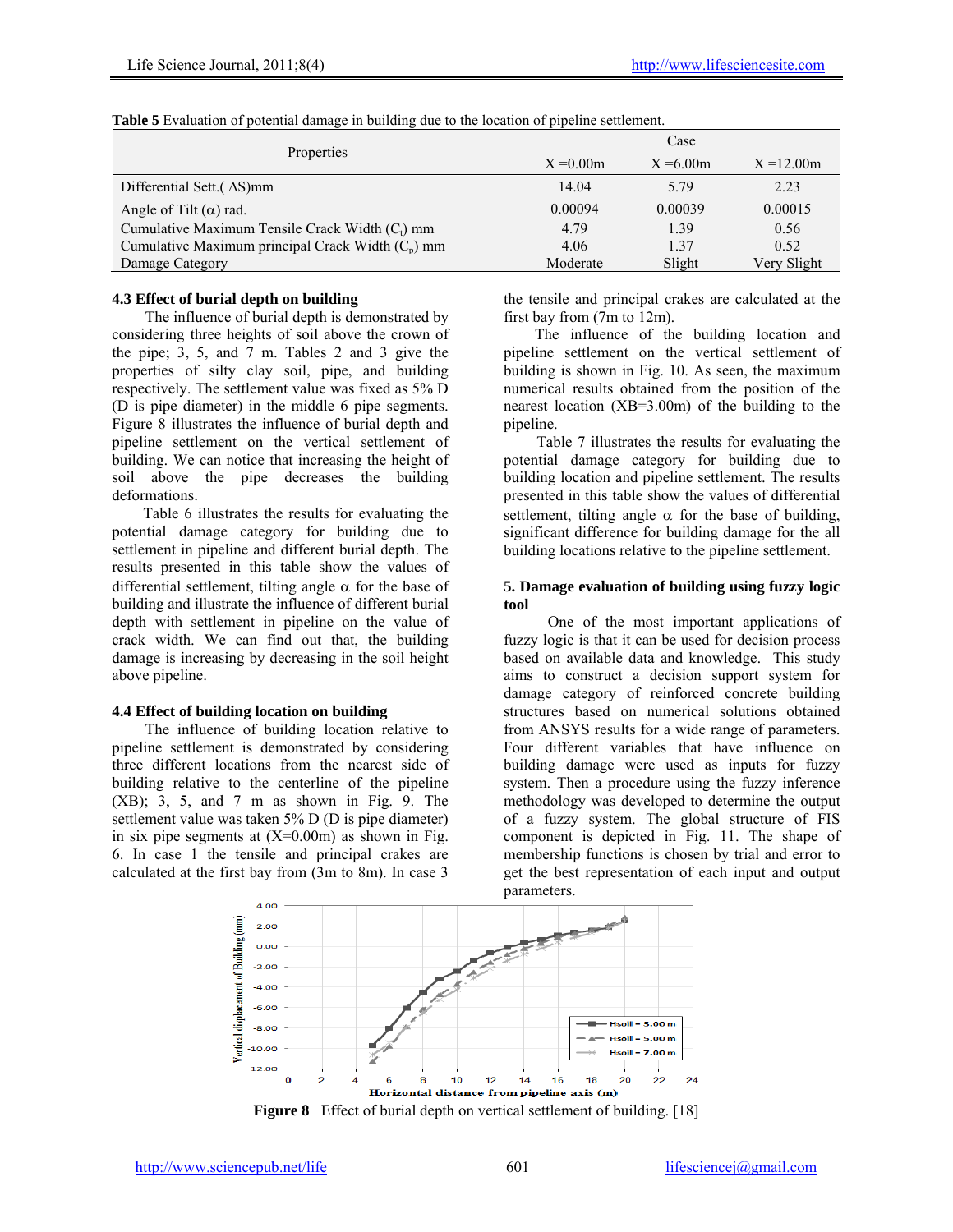| Properties                                          | Case         |              |                        |  |  |  |
|-----------------------------------------------------|--------------|--------------|------------------------|--|--|--|
|                                                     | $Hsoil = 3m$ | $Hsoil = 5m$ | $H_{\text{soil}} = 7m$ |  |  |  |
| Differential Sett. $(\Delta S)$ mm                  | 12.25        | 14.04        | 13.14                  |  |  |  |
| Angle of Tilt $(\alpha)$ rad.                       | 0.00082      | 0.00094      | 0.00088                |  |  |  |
| Cumulative Maximum Tensile Crack Width $(C_t)$ mm   | 5.98         | 4.79         | 2.82                   |  |  |  |
| Cumulative Maximum Principal Crack Width $(C_p)$ mm | 4.55         | 4.06         | 2.92                   |  |  |  |
| Damage Category                                     | Moderate     | Moderate     | Slight                 |  |  |  |





**Figure 9** Different building location.



**Figure 10** Effect of building location on vertical settlement of building.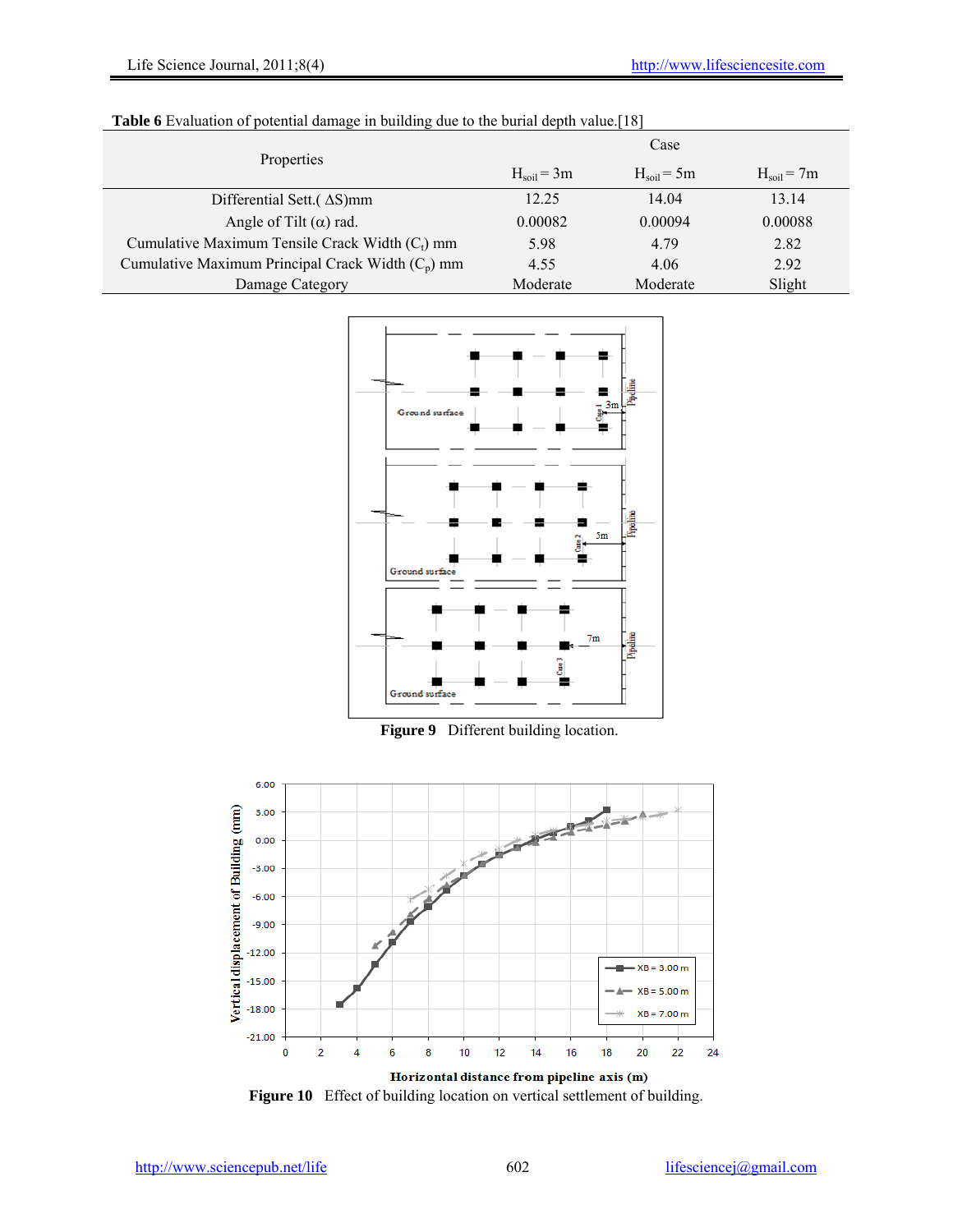|            | <b>Table 7</b> Evaluation of potential damage due to building location from pipeline settlement. |            |            |            |  |  |  |
|------------|--------------------------------------------------------------------------------------------------|------------|------------|------------|--|--|--|
| Properties |                                                                                                  | Case       |            |            |  |  |  |
|            |                                                                                                  | $XB=3.00m$ | $XB=5.00m$ | $XB=7.00m$ |  |  |  |
|            | Differential Sett. $(\Delta S)$ mm                                                               | 20.72      | 14.04      | 9.59       |  |  |  |
|            | Angle of Tilt $(\alpha)$ rad.                                                                    | 0.00138    | 0.00094    | 0.00064    |  |  |  |
|            | Cumulative Maximum Tensile Crack Width $(C_t)$ mm                                                | 4.45       | 4.79       | 4.47       |  |  |  |
|            | Cumulative Maximum Principal Crack Width $(C_n)$ mm                                              | 4.82       | 4.06       | 3.38       |  |  |  |
|            | Damage Category                                                                                  | Moderate   | Moderate   | Moderate   |  |  |  |



**Figure 11** Fuzzy inference systems (FIS) component.

# **5.1 Four inputs – one output decision support tool**

Fuzzy logic decision support tools (FLDST), is a control law that is described by a knowledge-based system consisting of IF . . . THEN rules with vague predicates and a fuzzy inference mechanism. The rule-base is the main part of the FLDST. It is formed by a family of logical rules that describes the relationship between the four inputs (in our case): pipeline settlement along with pipeline settlement location, building location with burial depth and the one output of the fuzzy system (damage category of building).

Based on the operator experience, the structure of the FLDST has four inputs and one output. The fuzzification and defuzzification processes are illustrated as following:

# **(a) Fuzzification:**

Figure 12 illustrates the proposed structure of the FLDST. These inputs are the Pipeline Settlement (P.St), the Settlement Location (St.L.x), Building Location (B.L) and Burial Depth (B.D). The data obtained from ANSYS as shown at Fig. 5 describes the influence of pipeline settlement on the vertical settlement of building. The inputs of this case are the Pipeline Settlement (P.St), the Settlement Location (St.L.x) and the Building Location (B.L). The data obtained from ANSYS describes the influence of pipeline settlement, settlement location and building location on the damage of building.

The universe of discourse for the first input of FLDST is chosen from 1%D to 10%D. Five Membership Functions (MFs) are chosen for the first input (pipeline settlement) where the outer right MF is S function, the outer left is Z function, one of the inner three MFs is a trapezoidal function, and other two are represented by triangle function as shown in Fig. 13.a. The linguistic terms for defining the membership functions are: (1%D), (3%D), (5%D),  $(8\%)$ D) and  $(10\%)$ D), where  $\%$ D is the percentage of settlement occurs as a function of pipeline diameter.

The data obtained from ANSYS as shown at Fig. 7 describes the influence of pipeline settlement location on the vertical settlement of building. The universe of discourse for the second input (pipeline settlement location) of FLDST is chosen from 0m to 12m. A five membership function are chosen for the second input (settlement location) where the outer right MF is S function, the outer left is Z function, and the inner three MF are represented by triangle function as shown in Fig. 13b. The linguistic variables of MFs defined as (0m), (3m), (6m), (9m), and (12m).

The data obtained from ANSYS as shown at Fig. 10 describe the influence of building location on the vertical settlement of building. The universe of discourse for the third input (building location) of FLDST is chosen from 3m to 7m. Five membership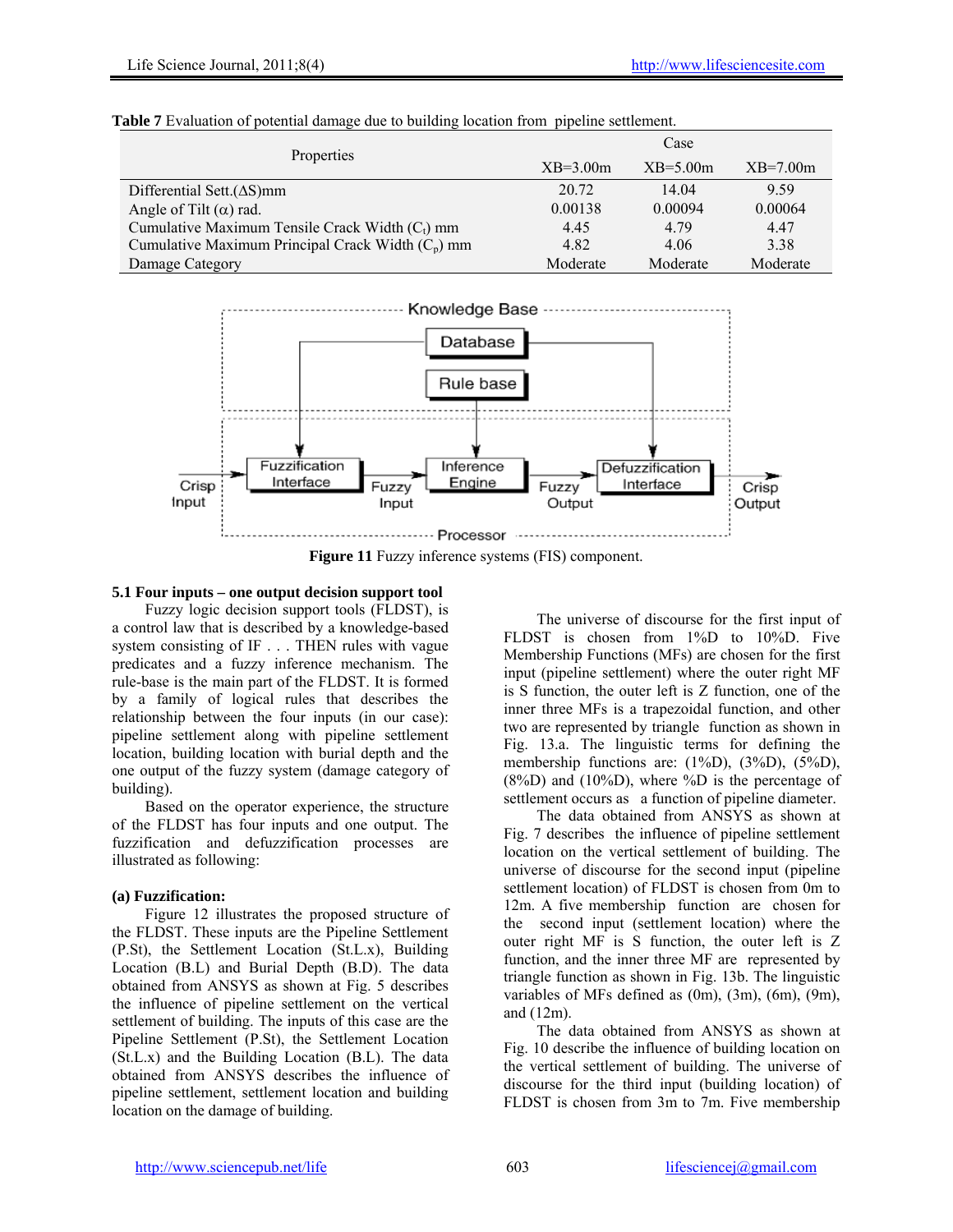functions are chosen for the third input (building location) where the outer right MF is S function, the outer left is Z function, and the inner three MFs are represented by gaussian function as shown in Fig. 13.c. The linguistic terms for defining the MFs are:  $(3m)$ ,  $(4m)$ ,  $(5m)$ ,  $(6m)$ , and  $(7m)$ .

The data obtained from ANSYS as shown at Fig. 8 describe the influence of burial depth on the vertical settlement of building. The universe of discourse for the fourth input (burial depth) of FLDST is chosen from 3m to 7m. Five triangle membership functions are chosen to represent

linguistic variables of MF and it's defined as (3m), (4m), (5m), 6m), and (7m) as shown in Fig. 13d.

Finally, six membership functions are used to represent the linguistic variables of output (damage category of building), where the outer right MF is S function, the outer left is Z function, and the inner four MFs are represented by gaussian. The name of six linguistic variables of output are: NEG is negligible, VSL is very slight, SL is slight, MOD is moderate and SV is severe and VSV is very severe as shown in Fig. 13e.



**Figure 12** Structure of FLDST: 4 inputs (pipeline settlement, settlement location, building location, burial depth), 1 output (damage category).

# **(b) Defuzzification:**

 The rule base was constructed based on data obtained from ANSYS results after solving lots of cases. A sample of these rules that cover the whole range of the four parameters are introduced in Table 8.

Figure 14 illustrates one of the surface of rules in three-dimensions for the four parameters. The damage category is determined for different values of pipeline settlements as well as for different settlement locations at the fixed value of burial depth and building location. It can be shown that the value of settlement has more effect on building damage than settlement location.

Figure 15 illustrates another surface of rules in three-dimensions for the four parameters. The damage category is determined for different values of pipeline settlements as well as for different value of burial depth at the fixed value of settlement locations and building location. It can be shown that the value of settlement has more effect on building damage than burial depth.

# **(c)Validation of Results:**

The fuzzy output as damage category was briefly validated by using numerous examples for

different values for the four parameters that was chosen randomly to cover the whole range of 4 parameters, as inputs, to get the results first in fuzzy system. Then, running the same values using ANSYS and all the results were consistent in the two methods. Some of these values that were run twice were introduced in the Table 9.

These examples were run by ANSYS for different pipeline settlement along with different pipeline settlement location, different burial depths and different building location. The calculated category of damage was consistent to the results obtained from the proposed method.

Table 9 illustrates several examples from MATLAB that was validated by ANSYS computer program to validate and evaluate the proposed FLDST in evaluating the damage category of building. FLDST proved to have the ability to cover the entire range of pipeline settlement, settlement location and building location along with burial depth. Now we can use it to evaluate damage category of building at any value of entire range of inputs for accurate results without using ANSYS program and calculations.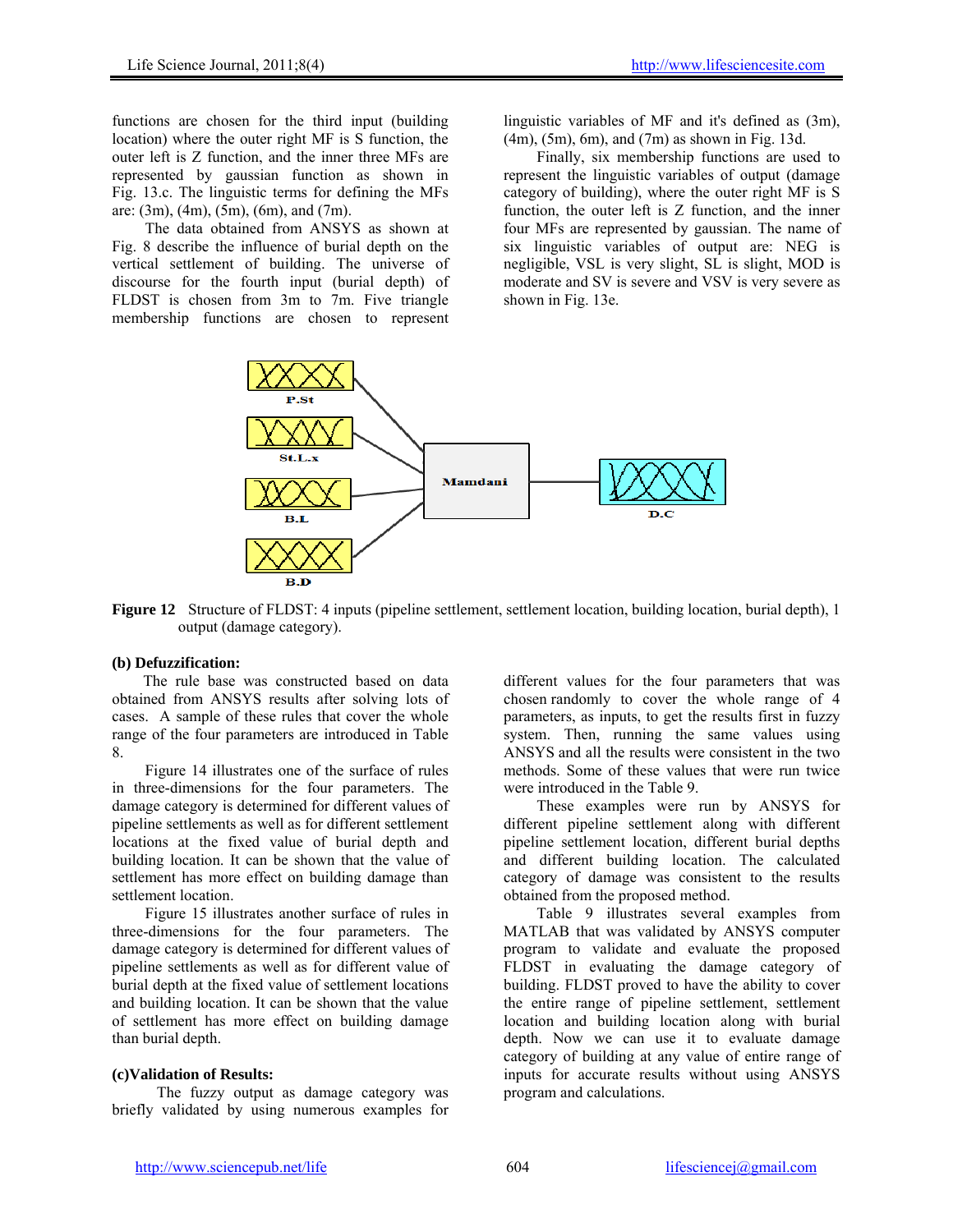

**Figure 13** Membership functions inputs (a), (b), (c), (d) and output (e) of FLDST.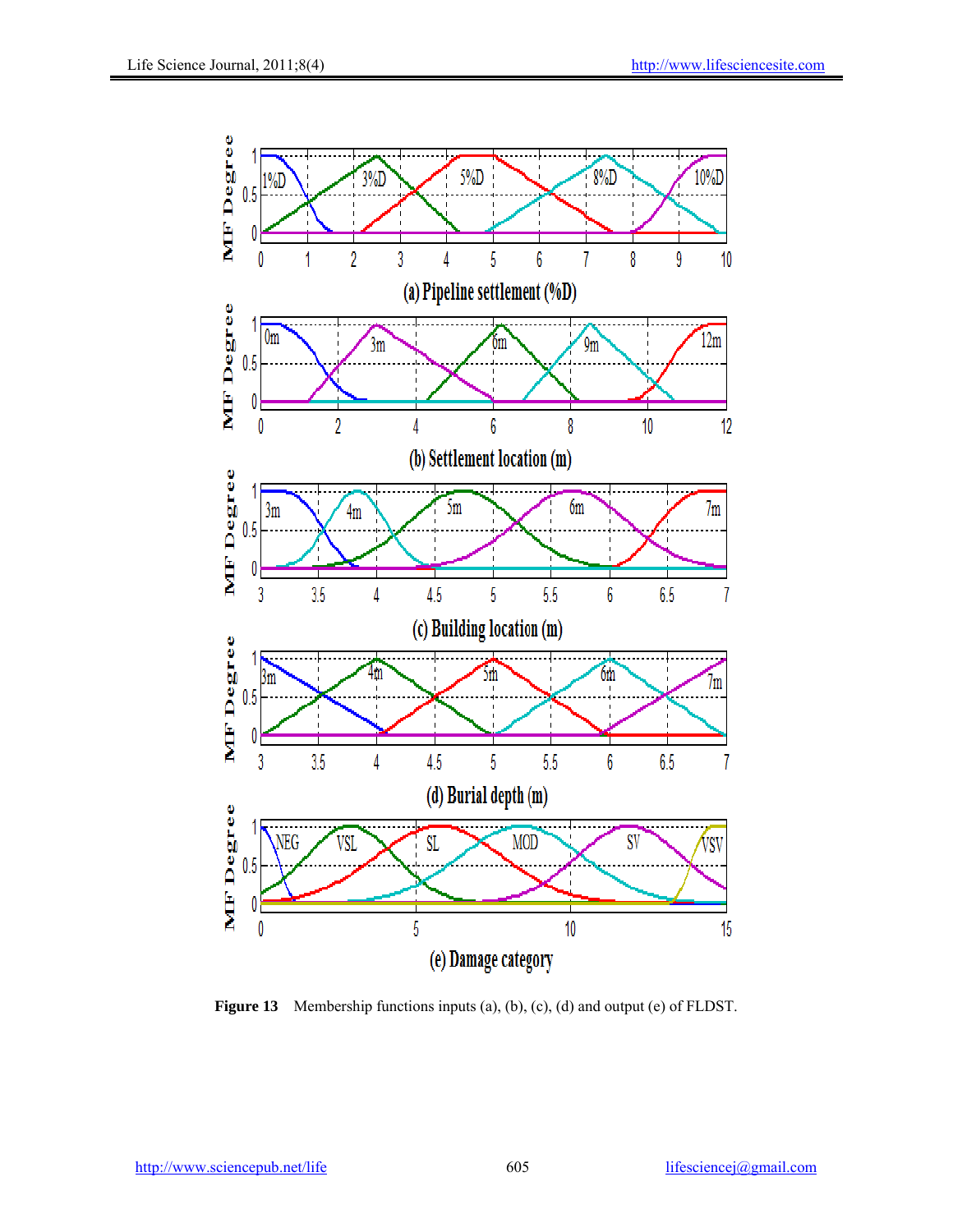# **Table 8** Fuzzy rule base for four inputs

| Pipeline Settlement (%D) |                        |                      |                   |                         |               |             |                     |                     |                     |               |  |
|--------------------------|------------------------|----------------------|-------------------|-------------------------|---------------|-------------|---------------------|---------------------|---------------------|---------------|--|
|                          | $\mathbf{X}\mathbf{B}$ |                      | H <sub>soil</sub> |                         | X             | $1\%$       | $3\%$               | $5\%$               | $8\%$               | $10\%$        |  |
|                          | 3m                     |                      | 3m                |                         | 0m            | ${\rm SL}$  | <b>MOD</b>          | <b>MOD</b>          | $\mathrm{SV}$       | $\mathrm{SV}$ |  |
|                          | 3m                     |                      | 3m                |                         | 6m            | $\rm SL$    | MOD                 | <b>MOD</b>          | $\mathrm{SV}$       | ${\rm SV}$    |  |
|                          | 3m                     |                      | 3m                |                         | 12m           | <b>VSL</b>  | $\rm SL$            | $\operatorname{SL}$ | <b>MOD</b>          | <b>MOD</b>    |  |
|                          | 3m                     |                      | 5m                |                         | 0m            | <b>VSL</b>  | $\operatorname{SL}$ | <b>MOD</b>          | $\mathrm{SV}$       | $\mathrm{SV}$ |  |
|                          | 3m                     |                      | 5m                |                         | 6m            | <b>VSL</b>  | $\rm SL$            | <b>MOD</b>          | <b>MOD</b>          | MOD           |  |
|                          | 3m                     |                      | 5m                |                         | 12m           | <b>VSL</b>  | <b>VSL</b>          | $\rm SL$            | $\rm SL$            | MOD           |  |
|                          | 3m                     |                      | 7m                |                         | 0m            | <b>VSL</b>  | $\rm SL$            | $\operatorname{SL}$ | <b>MOD</b>          | $\mathrm{SV}$ |  |
|                          | 3m                     |                      | 7m                |                         | 6m            | <b>VSL</b>  | $\operatorname{SL}$ | $\operatorname{SL}$ | <b>MOD</b>          | MOD           |  |
|                          | 3m                     |                      | 7m                |                         | 12m           | <b>VSL</b>  | <b>VSL</b>          | <b>VSL</b>          | $\rm SL$            | MOD           |  |
|                          | 5m                     |                      | 3m                |                         | 0m            | $\rm SL$    | <b>MOD</b>          | <b>MOD</b>          | $\mathrm{SV}$       | $\mathrm{SV}$ |  |
|                          | 5m                     |                      | 3m                |                         | 6m            | $\rm SL$    | $\rm SL$            | <b>MOD</b>          | <b>MOD</b>          | $\mathrm{SV}$ |  |
|                          | 5m                     |                      | 3m                |                         | 12m           | <b>VSL</b>  | $\operatorname{SL}$ | $\operatorname{SL}$ | <b>MOD</b>          | MOD           |  |
|                          | 5m                     |                      | 5m                |                         | $0\mathrm{m}$ | <b>VSL</b>  | $\rm SL$            | <b>MOD</b>          | $\mathrm{SV}$       | $\mathrm{SV}$ |  |
|                          | 5m                     |                      | 5m                |                         | 6m            | <b>VSL</b>  | <b>VSL</b>          | $\rm SL$            | <b>MOD</b>          | MOD           |  |
| Building Location (XB)   | 5m                     | Burial Depth (Hsoil) | 5m                | Settlement Location (X) | 12m           | <b>VSL</b>  | <b>VSL</b>          | <b>VSL</b>          | $\rm SL$            | <b>MOD</b>    |  |
|                          | 5m                     |                      | 7m                |                         | $0\mathrm{m}$ | ${\rm VSL}$ | $\operatorname{SL}$ | $\operatorname{SL}$ | $\rm MOD$           | $\mathrm{SV}$ |  |
|                          | 5m                     |                      | 7m                |                         | 6m            | <b>VSL</b>  | <b>VSL</b>          | $\operatorname{SL}$ | <b>MOD</b>          | MOD           |  |
|                          | 5m                     |                      | 7m                |                         | 12m           | <b>VSL</b>  | <b>VSL</b>          | <b>VSL</b>          | $\rm SL$            | <b>MOD</b>    |  |
|                          | 7m                     |                      | 3m                |                         | 0m            | <b>VSL</b>  | $\operatorname{SL}$ | <b>MOD</b>          | <b>MOD</b>          | $\mathrm{SV}$ |  |
|                          | 7m                     |                      | 3m                |                         | 6m            | <b>VSL</b>  | $\rm SL$            | <b>MOD</b>          | <b>MOD</b>          | <b>MOD</b>    |  |
|                          | 7m                     |                      | 3m                |                         | 12m           | <b>VSL</b>  | <b>VSL</b>          | $\operatorname{SL}$ | $\operatorname{SL}$ | <b>MOD</b>    |  |
|                          | 7m                     |                      | 5m                |                         | 0m            | <b>VSL</b>  | $\operatorname{SL}$ | <b>MOD</b>          | <b>MOD</b>          | $\mathrm{SV}$ |  |
|                          | 7 <sub>m</sub>         |                      | 5m                |                         | 6m            | <b>VSL</b>  | <b>VSL</b>          | $\operatorname{SL}$ | <b>MOD</b>          | <b>MOD</b>    |  |
|                          | 7m                     |                      | 5m                |                         | 12m           | <b>VSL</b>  | <b>VSL</b>          | <b>VSL</b>          | $\operatorname{SL}$ | <b>MOD</b>    |  |
|                          | 7m                     |                      | 7m                |                         | 0m            | <b>VSL</b>  | <b>VSL</b>          | ${\rm SL}$          | <b>MOD</b>          | <b>MOD</b>    |  |
|                          | 7m                     |                      | 7m                |                         | 6m            | <b>VSL</b>  | <b>VSL</b>          | <b>VSL</b>          | $\rm SL$            | <b>MOD</b>    |  |
|                          | 7m                     |                      | 7m                |                         | 12m           | ${\rm VSL}$ | <b>VSL</b>          | <b>VSL</b>          | $\operatorname{SL}$ | <b>MOD</b>    |  |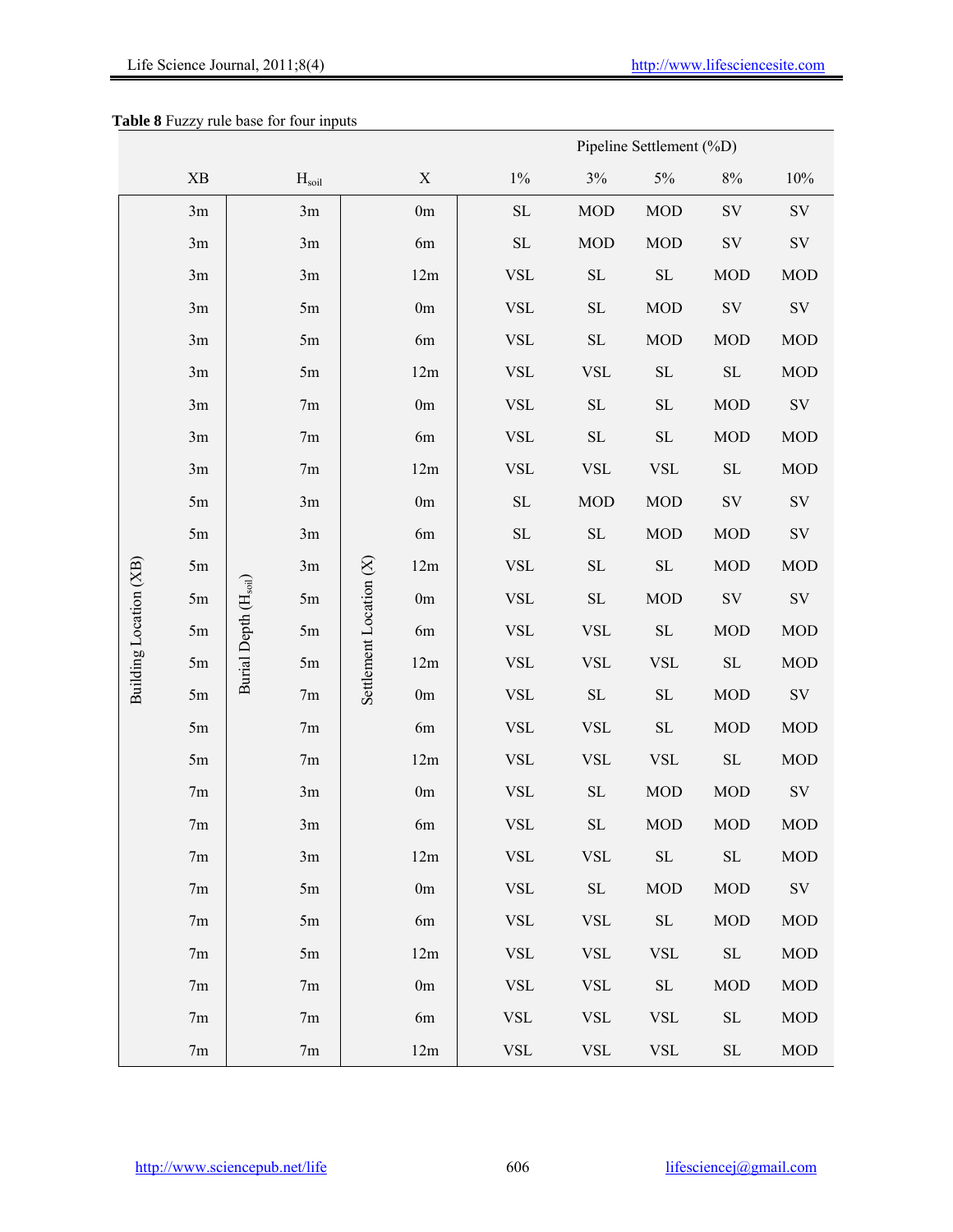

**Figure 14** Damage category surface for pipeline settlement and settlement location in case of four inputs.



**Figure 15** Damage category surface for pipeline settlement and burial depth in case of four inputs.

|   | Pipeline   | P <sub>0</sub><br>Settlement | <b>Building</b>  | <b>Burial</b>    | Damage      |
|---|------------|------------------------------|------------------|------------------|-------------|
|   | Settlement | Location                     | Location         | Depth            | Category    |
|   | $1.5\%D$   | 0.0 <sub>m</sub>             | 3.0 <sub>m</sub> | 3.5 <sub>m</sub> | SL          |
|   | $3\%D$     | 3.5 <sub>m</sub>             | 4.5m             | 4.5m             | <b>MOD</b>  |
| Е | $4.5\%D$   | 11.5m                        | 6.5m             | 6.5m             | VSL         |
|   | $8\%D$     | 0.0 <sub>m</sub>             | 6.5m             | 4.5m             | <b>MOD</b>  |
|   | $9.5\%D$   | 7.0 <sub>m</sub>             | 5.0 <sub>m</sub> | 3.0 <sub>m</sub> | SV          |
|   | AND        |                              | AND              | AND              | <b>THEN</b> |

**Table 9** Evaluation of potential damage for four parameters

# **6. Summary and Conclusions**

The purpose of this study is to extend the research done in introducing the fuzzy logic for damage assessment of buildings due to nearby pipeline deterioration. The main contribution in this research is applying up to four different parameters of pipeline deterioration at the same time. This requires the use of Matlab to build synchronized four membership functions as input functions and a huge

number of rule bases which play the role of experts in the decision. By using data from the major sewer pipeline projects in Egypt and detecting the main causes of failure. We choose here four parameters (pipeline settlement, settlement location, building location and burial depth). It can be concluded from this research that:

1. Fuzzy decision support tool is a very efficient and powerful tool for evaluating the damage